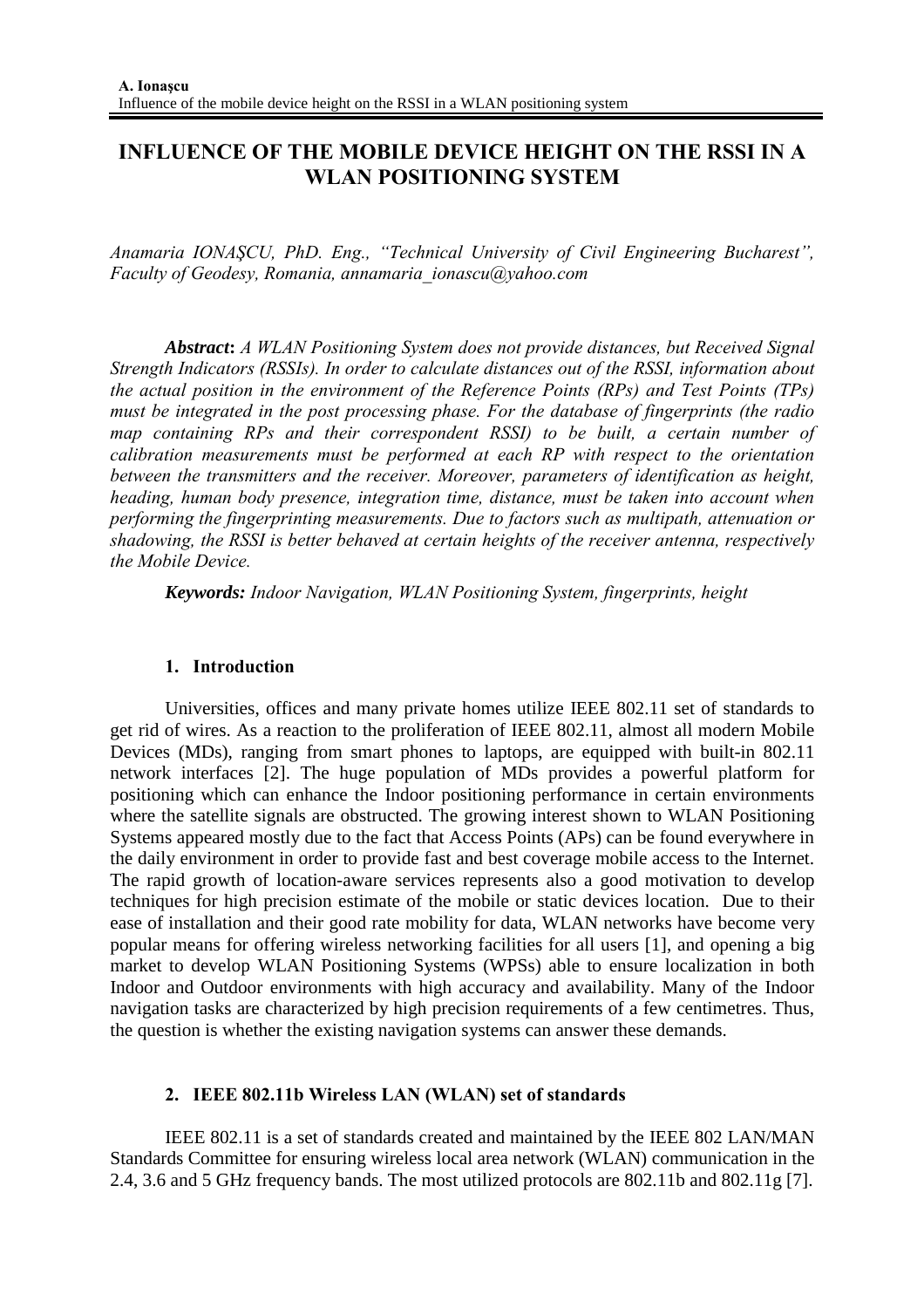IEEE 802.11 divides the radio frequency spectrum into several channels. The type of available channels depends on which sub-specification of the 802.11 physical layer is selected [2] and on the country or location where the 802.11 protocol is being used. For example, in Europe, for the standards 802.11b and 802.11s there are allowed 13 channels, while in USA can be used only 11 channels. In order to detect the signal provided by the APs situated in close proximity, the MD must adjust its WLAN network interface to each channel (one after another), and then perform a scan, due to the fact that the wireless network interface controller (WNIC) follows only one channel at a certain time.

By evaluating the RSSIs transmitted by several APs, the user's position can be calculated. In order to have its location determined, a MD performs active or passive scanning to obtain knowledge of visible APs and measurements of the Received Signal Strength Indicator (RSSI) from the nearby APs. The active and passive scanning are techniques performed for learning about the signal reception quality of APs and their presence within the communication area.

This paper mainly focuses on 802.11b standard due to the fact that it is the most readily available. Furthermore, the scenario is located in Europe, where, as said before, 802.11 standard works on 13 channels.

#### **3. Wireless LAN and the Received Signal Strength Indicator (RSSI)**

Indoor positioning challenges and outcome have failed to attract attention until recent years [6]. The main reason which led to this disadvantage is the fact that the infrastructure for Wireless Local Area Networks (WLAN, also known as Wi-Fi) was incomplete, and the second reason was the limited market demand. For several years, with the increasing use of mobile computing devices and social networking communities/services, such as smart phones, Personal Digital Assistants (PDA), laptops, notebooks etc. equipped with a built-in WLAN card, WLAN USB stick/adapter or other mobile appliances, web 2.0 (Facebook, Twitter, ecommunities etc.), and the fact that WLAN is nowadays commonly available in more and more buildings, public spaces, urban areas and beyond, Indoor WLAN Positioning Systems (WPS) based on WLAN infrastructure have experienced a rapid development.

The APs represents the base stations in the WPS and they transmit and receive radio signals for wireless compatible devices to communicate with. The MD is the user in the WPS and it is equipped with a wireless network interface controller (WNIC) which has the role of collecting data transmitted by the APs, namely RSSIs. In general, WNICs are compatible with IEEE 802.11 set of standards, they have wireless transfer rates (Mbit/s) ranging from 2Mbit/s to 54 Mbit/s and their transmit power is measured in dBm [4].

A Location-Based Service (LBS) is an application that acts according to the position of the MD, or is offering proactively/instant location-dependent information to the user. A LBS or wireless location service represents a positioning technology accessible with MDs through the wireless network. LBS are able to make use of the geographical position of the MD in order to identify a location of a person or object, i.e. to return a location-specific service result, namely the location estimate.

The Industrial Scientific and Medical radio bands (ISM) represents portions of the radio spectrum, originally reserved for the use of Radio Frequency (RF) energy for industrial, scientific and medical purposes, different than communications (e.g. RF processing heating, microwave ovens, medical diathermy machines). ISM is an unlicensed band in which the Bluetooth technology operates. The powerful emissions are able to create electromagnetic interference and disrupt radio communications using the same frequency, so these devices were limited to a certain band of frequencies. In recent years, these bands have also been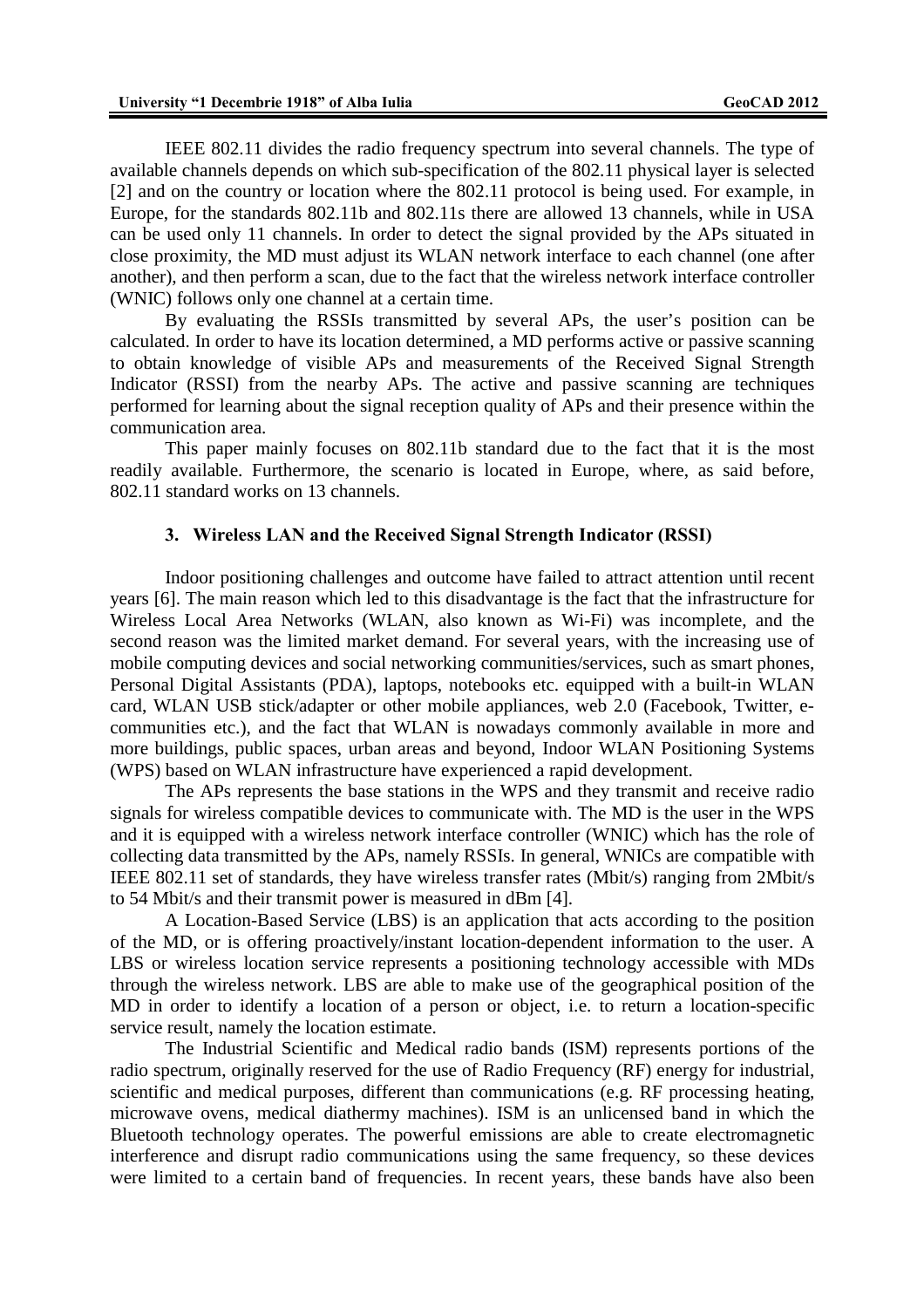shared with licence–free error–tolerant communication applications such as WLAN Sensor Networks (915 MHz and 2.4 GHz frequency bands), as well as Wireless LANs (WLAN) and cordless phones (915 MHz, 2.4 GHz, 5 GHz frequency bands).

The RSSI is an integer value, in arbitrary units, ranging between 0-255 with maximum values differing from manufacturer to manufacturer, which shows an indication of the power level of the signal transmitted by the APs in the network. The RSSI is defined in the 802.11 set of standards and is intended to be used by the microcode on the adapter in a wireless networking interface controller (WNIC) also mentioned as Mobile Device in this paper [8].

There is no standard relationship defined between the RSSI value and the power level in [mW] or [dBm], each WNIC manufacturer delivering their own precision, granularity and thresholds for the actual power measured in [mW] or [dBm], and their own range of RSSI values. Thus, the RSSI can be positive or negative.

Following only one channel at a time, the MD must be able to determine whether the channel is clear and no other device is transmitting, in order to transmit a packet of data. If the amount of signal strength transmitted by the APs is below a certain threshold previously established for each MD, then the chipset within the device is informed that the channel is clear and the network card is clear to send (CTS) data. Afterwards, the MD is able to receive a RSSI value and its corresponding timestamp (the timestamp is provided only if the manufacturer chooses to implement this option in the software), making use of a wireless network monitoring software such as inSSIDer, NetSurveyor, Wireshark, Kismet or Xirrus.

## **4. Case Study**

The location of the tests performed with the WPS has been established in building 42 of the Institute for Space Applications and Space Technologies, Faculty of Aerospace Engineering – University of the Federal Armed Forces Munich, Germany. The architecture of the building is complex, with different room and corridor types, and obstacles such as doors, furniture etc.

The experimental test bed has been divided into a network of 69 Reference Points (RPs), carefully selected with respect to the obstacles in the environment, and a number of 6 Access Points (APs) have been symmetrically deployed in the test bed. A database of Received Signal Strength Indicator (RSSI) patterns, also called a radio map, which provides information about the radio signal properties as a function of position is going to be built on the local frame of RPs. Each value in the database represents a mapping between a position and a location fingerprint. As seen in Fig. 1, the RSSI measurements at different heights have been performed in Test Point (TP) no. 4.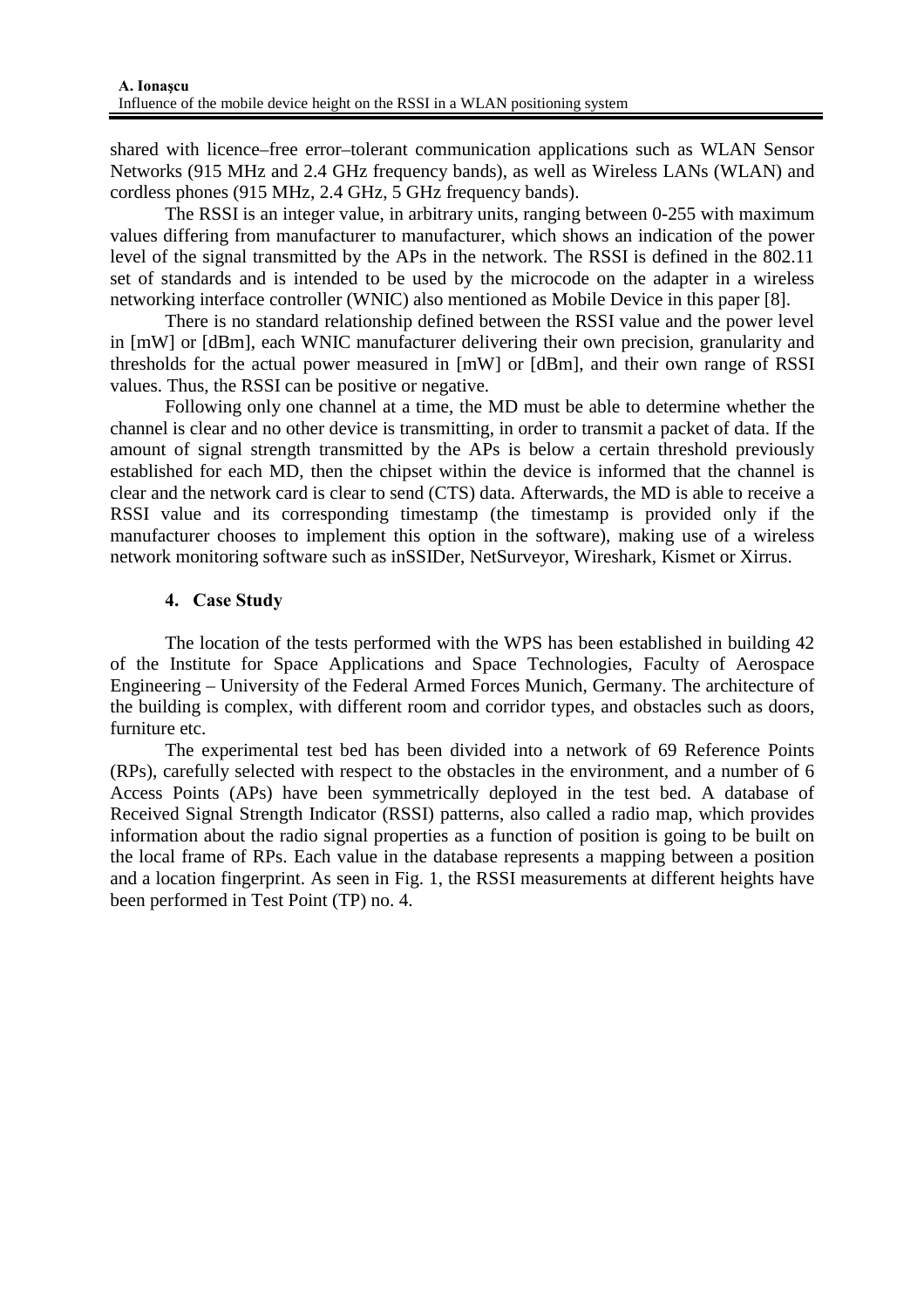

Fig. 1 – Building layout – complex architecture

The MD used for performing WLAN measurements is an MSI PR210 notebook with the following specifications:

- AMD Turion®64 X2 Mobile Technology TL-50 1.60 GHz Processor;
- 2 GB RAM:
- 1xHDD 150 GB;

The notebook has been equipped with a wireless network interface controller (WNIC) TP Link TL-WN821N USB Wireless Adapter compatible with IEEE 802.11n, IEEE 802.11g, and IEEE 802.11b standards.

The devices specifications are those reported by their developers.

The software used for collecting RSSI samples is inSSIDer, and for the postprocessing phase, MATLAB R2011b.

The location fingerprinting method has been used for Indoor positioning purposes. A statistically based positioning technique such as the fingerprinting method can be divided into phases, therefore in the WPS case there are two phases, the offline phase and the online phase.

In the offline phase, multiple APs are installed over the experimental test bed in order to transmit WLAN signals which are collected using a MD. When a user equipped with a suitable device is present, the antenna of the MD will detect the RSSIs coming from the APs and specialized software will store the data in a log file. The signal strength is measured in order to create the radio map of RSSI patterns on the predetermined RPs, by performing a site-survey of these RSSIs over the entire area. The next step is to locate the MD at each RP, so that the RSSI of all the WLAN APs are being measured and the characteristic feature of that RP is determined and stored in the database together with its corresponding position information from the previous established local frame. The whole process is repeated until all RPs are visited.

During the online phase, the software receives measurements transmitted by the MDs. The RPs are being used to calculate the probable position of the MD, whose actual location is unknown. These new RSSI samples are compared with the values obtained from the offline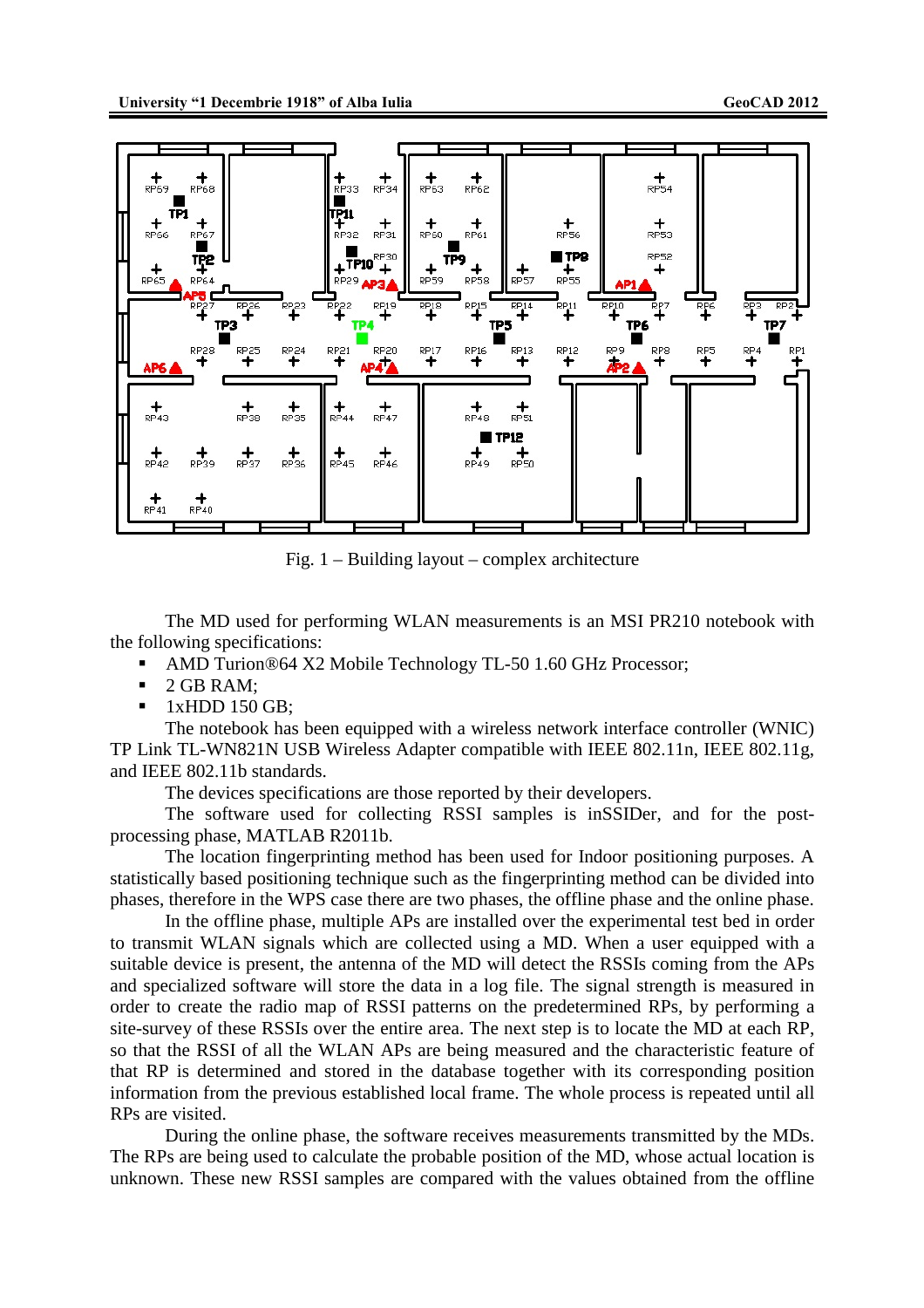phase, which yields a calculated position for each device, and once the received measurement is found to be correct, it will be used as input for the positioning algorithm [5].

The propagation of the radio signal in Indoor environments is under the influence of penetration losses through walls and floors, and the effect of multipath propagation. Furthermore, the signal is also affected by objects standing in the way between the WNIC and the AP (such as walls, furniture, open/closed doors, refrigerators, fuse boxes, metal plumbing etc.). Other sources of interference could be MDs such as smart mobile phones, laptops, cordless phones, microwave ovens, Bluetooth devices (which uses the same frequency band as the one used by the IEEE 802.11b standard, namely the 2.4 GHz band), large electrical appliances etc. The RSSI can be also influenced by the location and the movement of people inside the building, reflections on the walls and positive/negative interference of other signals.

The distribution of the RSSI is non-Gaussian and varies at the same location or at different locations when the orientation of the antenna changes [3]. Therefore, more measurements must be conducted in order to generate the database, and this increases the duration of the training phase in location fingerprinting. The database size and the computational load are also increased. Thus, parameters as orientation of the MD antenna, integration time, distance, human body presence were taken into account in order to overcome these problems.



Fig. 2 – RSSI samples taken on East orientation at 0, 65, 100 and 200 cm height

As seen in Fig 2, the radio signal is attenuated due to the increase of distance between the AP and the MD, the interference from other signals and the orientation of the receiver's antenna. When a door opens, people are present or the orientation of the user changes, an offset of 5÷10 dB has been reported.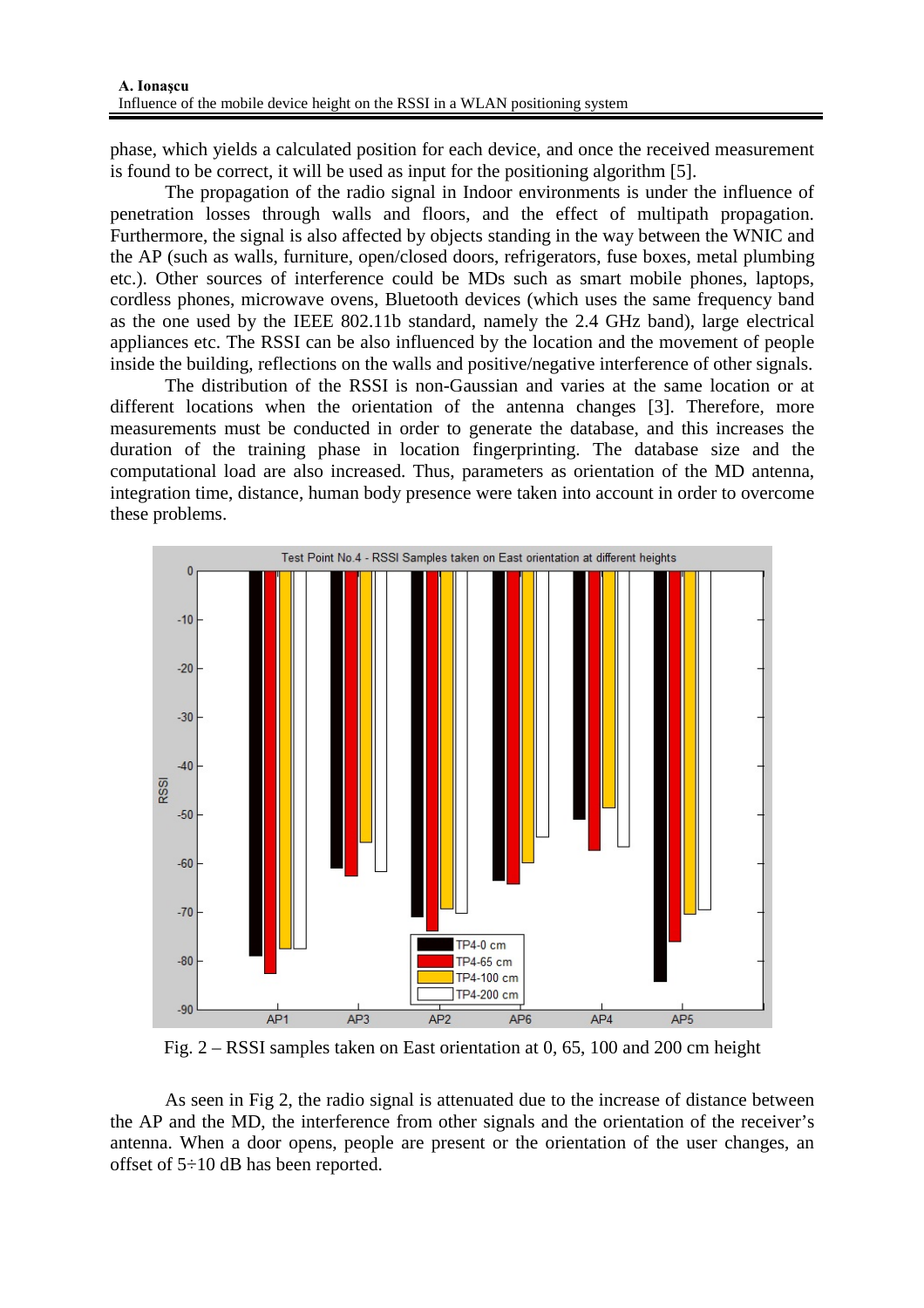Measurements of the RSSI have been performed in Test Point no.4 considering only East orientation of the receiver's antenna. In order to observe the behaviour of RSSIs on different heights in the same TP, measurements were taken at 0.00 m, 0.65 m, 1.00 m and 2.00 m. The duration of collecting data samples was 5 minutes for each height, on the same measurement campaign. According to the results presented in Fig. 3, the worst scenario of collecting RSSI data is at 0.65 m. Furthermore, bearing in mind that for the chosen test bed, TP4 is placed on the main hallway, AP1, respectively AP5 are placed in two offices, with closed doors scenario, the RSSIs transmitted by these two APs are highly attenuated due to reflections on the walls. The offset of -15 dBm in the RSSI transmitted by AP5 on 0.00 m height case, in relation to the average value of RSSI in TP4 is caused by the placement of the AP on the floor, behind a concrete wall of 30 cm thickness.



Fig. 3 – Influence of the MD height on the RSSI

A comparison between RSSI samples taken in TP4 with the MD on the ground floor, the initial measurement on East orientation on the ground floor and the average RSSI value from all height measurements shows that the same -15 dBm offset occurs (Fig. 4) due to phenomena like multipath, reflections and refractions which can provide different amplitudes and phases on the end receiver.

The RSSI is better behaved when the MD is held at the height of 1.00m.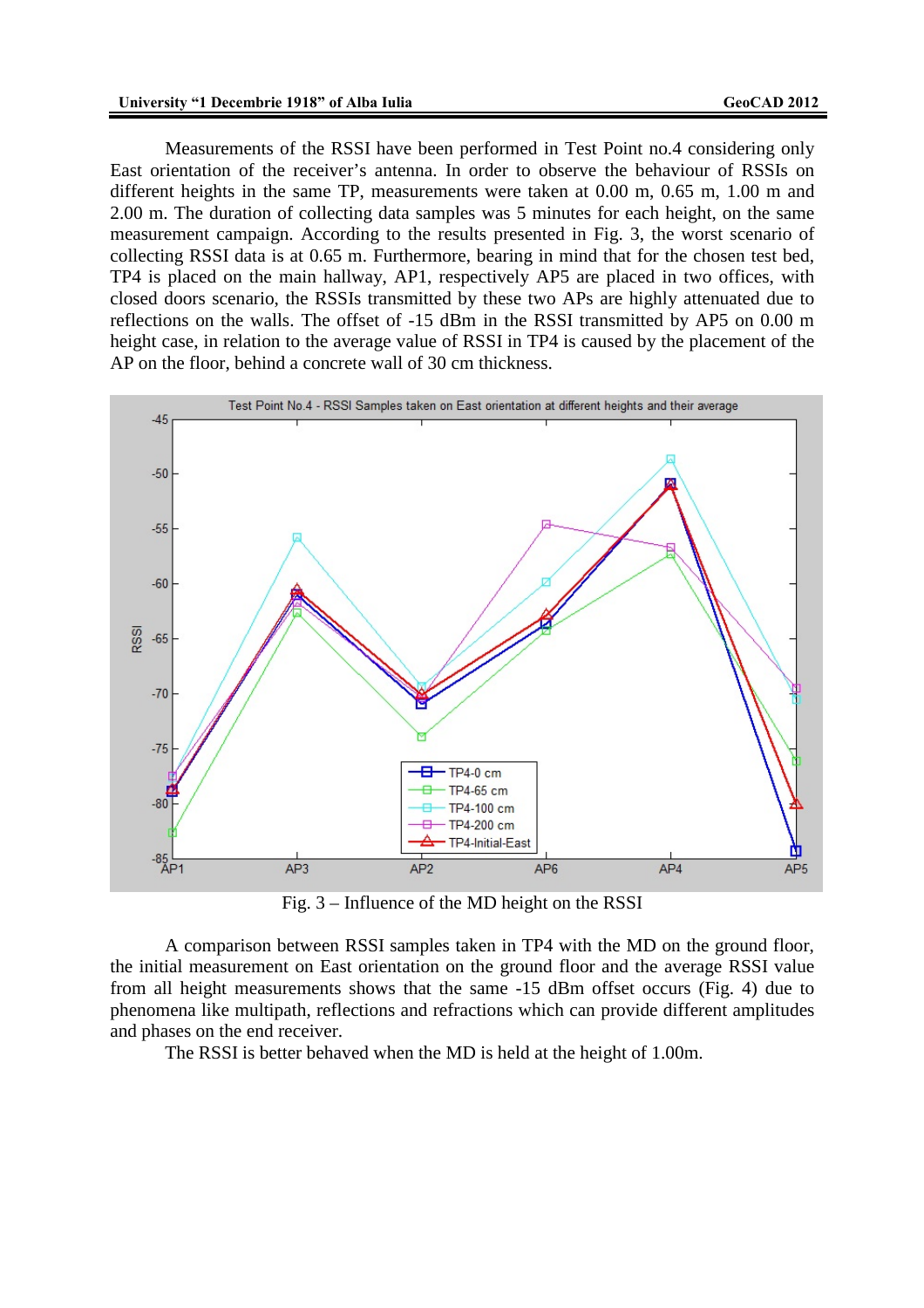

Fig. 4 - Comparison between RSSI samples taken on East orientation in TP4

# **5. Conclusions**

When getting the WLAN Positioning System to work for the first time, it is mandatory to build a radio map of fingerprints during the offline (training or calibration) phase. The radio map must be so precise that the RPs coordinates in the local frame can be determined. To ensure an accurate location estimate of the Mobile Device, the spacing between two adjacent RPs, namely the granularity, must be small. When the RPs are gridded, close to a uniform distribution, and the granularity decreases, i.e. the number of RPs increases, the location estimate will be more accurate.

A high density deployment of RPs is unrealistic in most part of the localization scenarios and does not provide better accuracy, hence the number of RPs must be minimized. Therefore, the best configuration of a RSSI radio map has been established for this particular building, with respect to the environment and number of rooms. In addition, adding a new AP to the system does not improves significantly the accuracy in some areas, but improves it globally.

The fingerprinting method is affected by No Line of Sight (NLOS) conditions, due to the fact that the location estimate is influenced by the localization scenario and the radio propagation in Indoor environments also suffers from multipath fading effect. The obtained results following the experiments conducted have shown that a Mobile Device held at 1.00 m (for example a mobile phone in the user's pocket) is better localized, as well as MDs placed on the ground floor. Furthermore, a complete database of fingerprints built taking into account a series of training parameters such as the orientation of the receiver's antenna and integration time will cover all possible cases of variations in the user's position in relation to the Access Points antennas, yielding better positioning capabilities.